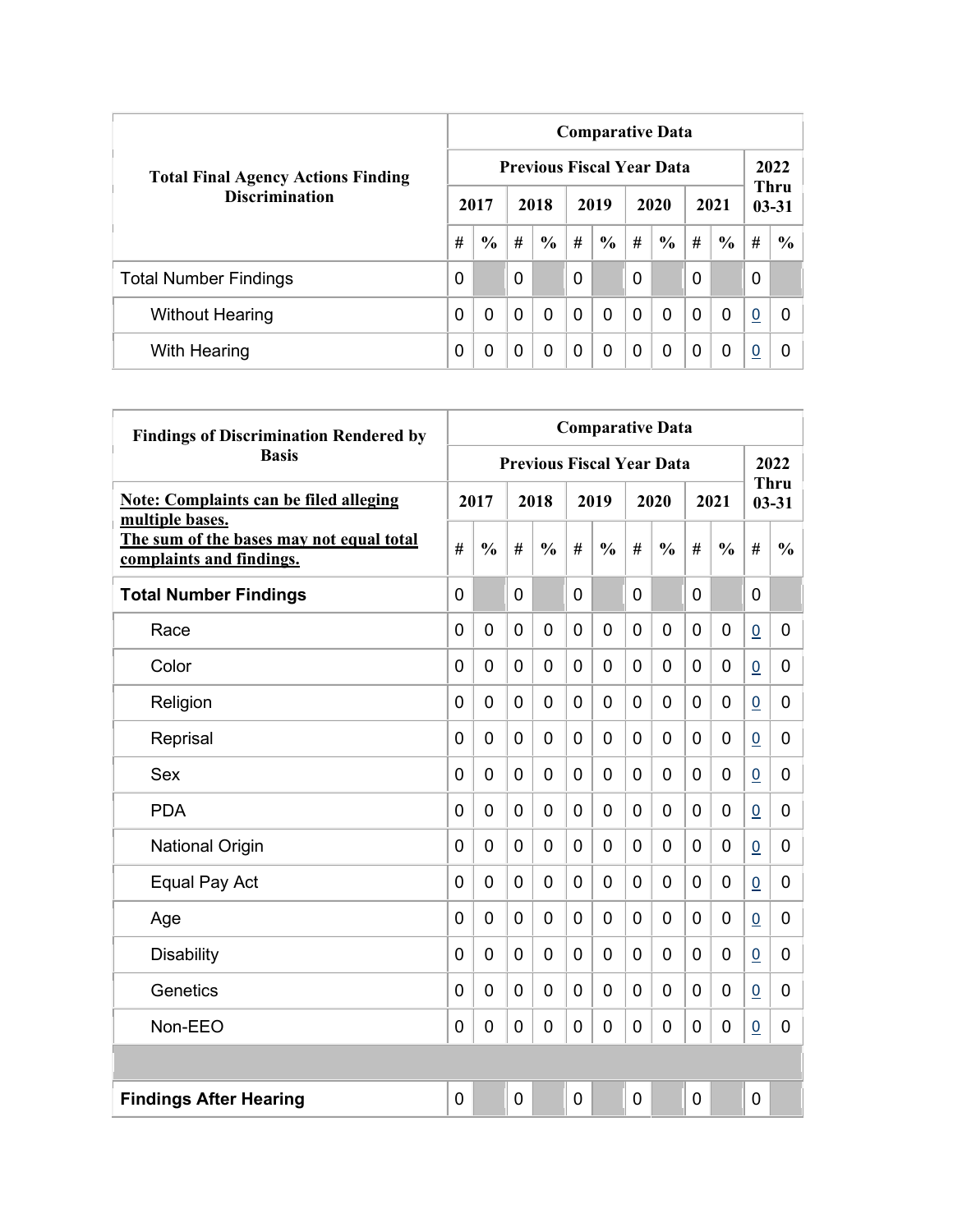| <b>Findings of Discrimination Rendered by</b>                                           | <b>Comparative Data</b> |               |             |                                  |                |               |             |               |   |                  |                 |                          |
|-----------------------------------------------------------------------------------------|-------------------------|---------------|-------------|----------------------------------|----------------|---------------|-------------|---------------|---|------------------|-----------------|--------------------------|
| <b>Basis</b>                                                                            |                         |               |             | <b>Previous Fiscal Year Data</b> |                |               |             |               |   |                  |                 | 2022                     |
| <b>Note: Complaints can be filed alleging</b>                                           |                         | 2017          |             | 2018                             |                | 2019          |             | 2020          |   | 2021             |                 | <b>Thru</b><br>$03 - 31$ |
| multiple bases.<br>The sum of the bases may not equal total<br>complaints and findings. | #                       | $\frac{0}{0}$ | #           | $\frac{0}{0}$                    | #              | $\frac{0}{0}$ | #           | $\frac{0}{0}$ | # | $\frac{0}{0}$    | #               | $\frac{0}{0}$            |
| Race                                                                                    | 0                       | 0             | 0           | $\overline{0}$                   | $\overline{0}$ | $\mathbf 0$   | 0           | 0             | 0 | 0                | $\overline{0}$  | 0                        |
| Color                                                                                   | 0                       | 0             | 0           | 0                                | 0              | 0             | 0           | 0             | 0 | 0                | $\overline{0}$  | 0                        |
| Religion                                                                                | 0                       | 0             | 0           | 0                                | 0              | 0             | 0           | 0             | 0 | 0                | $\overline{0}$  | 0                        |
| Reprisal                                                                                | 0                       | 0             | 0           | 0                                | 0              | 0             | 0           | 0             | 0 | 0                | $\overline{0}$  | 0                        |
| Sex                                                                                     | 0                       | 0             | 0           | 0                                | 0              | 0             | 0           | 0             | 0 | 0                | $\underline{0}$ | 0                        |
| <b>PDA</b>                                                                              | 0                       | 0             | 0           | $\overline{0}$                   | 0              | $\mathbf 0$   | 0           | 0             | 0 | 0                | $\overline{0}$  | 0                        |
| <b>National Origin</b>                                                                  | 0                       | 0             | 0           | 0                                | 0              | 0             | 0           | 0             | 0 | 0                | $\overline{0}$  | 0                        |
| Equal Pay Act                                                                           | 0                       | 0             | 0           | 0                                | 0              | 0             | 0           | 0             | 0 | 0                | $\overline{0}$  | 0                        |
| Age                                                                                     | 0                       | 0             | 0           | 0                                | 0              | 0             | 0           | 0             | 0 | 0                | $\overline{0}$  | 0                        |
| <b>Disability</b>                                                                       | 0                       | 0             | 0           | 0                                | 0              | 0             | 0           | 0             | 0 | 0                | $\overline{0}$  | 0                        |
| Genetics                                                                                | 0                       | 0             | 0           | 0                                | 0              | 0             | 0           | 0             | 0 | 0                | $\overline{0}$  | 0                        |
| Non-EEO                                                                                 | 0                       | 0             | 0           | 0                                | 0              | 0             | 0           | 0             | 0 | 0                | $\overline{0}$  | 0                        |
|                                                                                         |                         |               |             |                                  |                |               |             |               |   |                  |                 |                          |
| <b>Findings Without Hearing</b>                                                         | 0                       |               | 0           |                                  | 0              |               | 0           |               | 0 |                  | $\mathbf 0$     |                          |
| Race                                                                                    | 0                       | 0             | 0           | 0                                | 0              | 0             | 0           | 0             | 0 | 0                | $\overline{0}$  | 0                        |
| Color                                                                                   | 0                       | $\mathbf 0$   | $\pmb{0}$   | $\mathbf 0$                      | $\mathbf 0$    | $\mathbf 0$   | $\mathbf 0$ | 0             | 0 | $\boldsymbol{0}$ | $\underline{0}$ | 0                        |
| Religion                                                                                | 0                       | $\mathbf 0$   | $\pmb{0}$   | $\mathbf 0$                      | $\mathbf 0$    | $\mathbf 0$   | 0           | 0             | 0 | $\boldsymbol{0}$ | $\underline{0}$ | 0                        |
| Reprisal                                                                                | 0                       | $\mathbf 0$   | $\pmb{0}$   | $\mathbf 0$                      | $\mathbf 0$    | $\mathbf 0$   | $\mathbf 0$ | 0             | 0 | $\boldsymbol{0}$ | $\underline{0}$ | 0                        |
| Sex                                                                                     | 0                       | $\mathbf 0$   | $\pmb{0}$   | $\mathbf 0$                      | $\mathbf 0$    | $\mathbf 0$   | $\mathbf 0$ | 0             | 0 | $\pmb{0}$        | $\underline{0}$ | 0                        |
| <b>PDA</b>                                                                              | 0                       | $\mathbf 0$   | $\pmb{0}$   | $\mathbf 0$                      | $\mathbf 0$    | $\mathbf 0$   | $\mathbf 0$ | $\pmb{0}$     | 0 | $\mathbf 0$      | $\underline{0}$ | 0                        |
| <b>National Origin</b>                                                                  | 0                       | $\mathbf 0$   | $\pmb{0}$   | $\mathbf 0$                      | $\mathbf 0$    | $\pmb{0}$     | $\mathbf 0$ | 0             | 0 | $\pmb{0}$        | $\overline{0}$  | 0                        |
| Equal Pay Act                                                                           | 0                       | $\mathbf 0$   | $\mathbf 0$ | 0                                | $\mathbf 0$    | $\pmb{0}$     | 0           | 0             | 0 | 0                | $\underline{0}$ | 0                        |
| Age                                                                                     | 0                       | $\pmb{0}$     | 0           | $\pmb{0}$                        | $\pmb{0}$      | $\pmb{0}$     | 0           | 0             | 0 | $\pmb{0}$        | $\overline{0}$  | $\mathbf 0$              |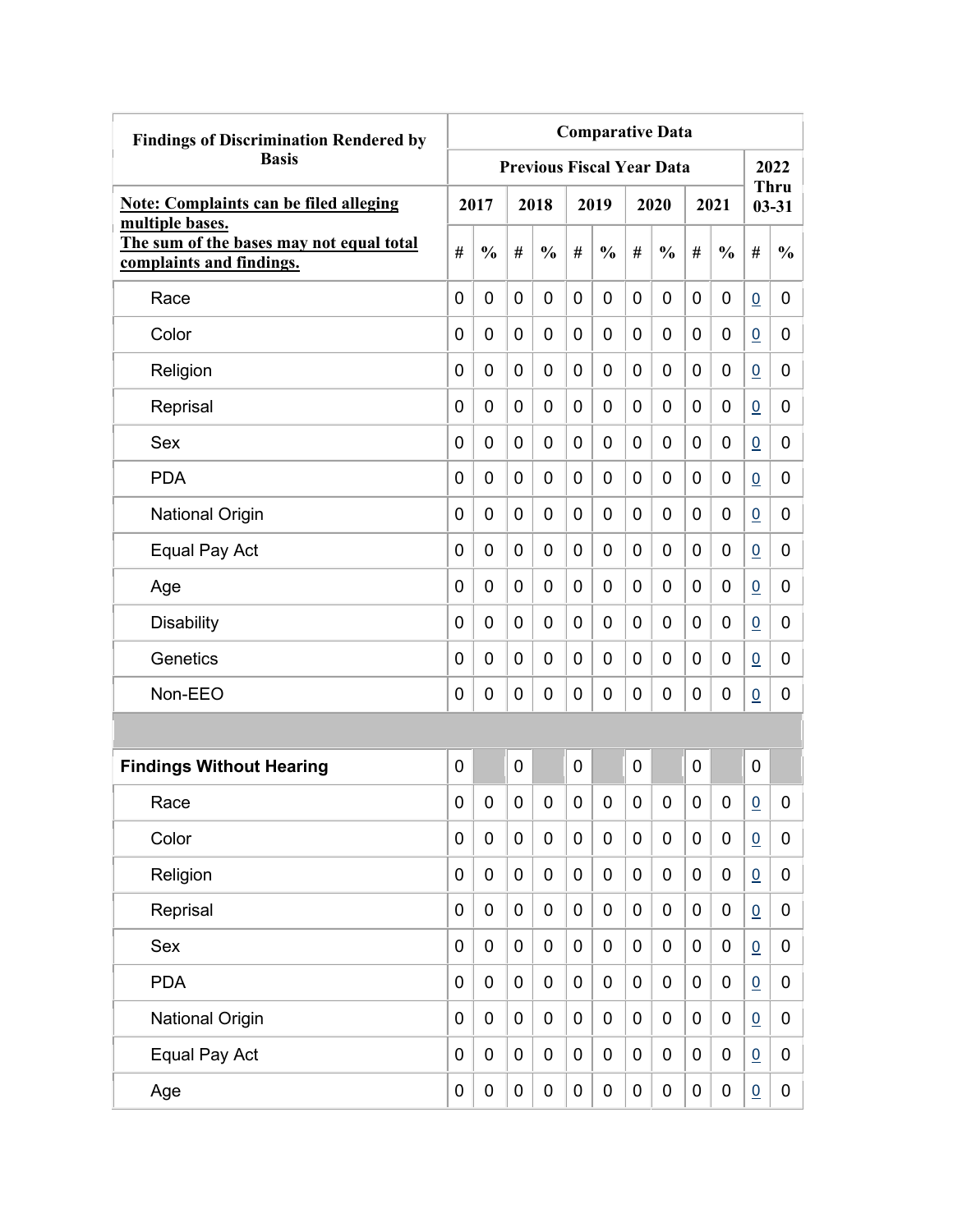| <b>Findings of Discrimination Rendered by</b>                        |   | <b>Comparative Data</b> |          |               |                                  |               |          |               |          |                                  |          |               |  |  |  |
|----------------------------------------------------------------------|---|-------------------------|----------|---------------|----------------------------------|---------------|----------|---------------|----------|----------------------------------|----------|---------------|--|--|--|
| <b>Basis</b>                                                         |   |                         |          |               | <b>Previous Fiscal Year Data</b> |               |          |               |          |                                  |          | 2022          |  |  |  |
| <b>Note: Complaints can be filed alleging</b><br>multiple bases.     |   | 2017                    | 2018     |               | 2019                             |               | 2020     |               |          | <b>Thru</b><br>2021<br>$03 - 31$ |          |               |  |  |  |
| The sum of the bases may not equal total<br>complaints and findings. | # | $\frac{0}{0}$           | #        | $\frac{6}{6}$ | #                                | $\frac{0}{0}$ | #        | $\frac{6}{6}$ | #        | $\frac{6}{6}$                    | #        | $\frac{6}{9}$ |  |  |  |
| <b>Disability</b>                                                    | 0 | $\Omega$                | $\Omega$ | 0             | $\Omega$                         | $\Omega$      | $\Omega$ | 0             | $\Omega$ | $\Omega$                         | 0        | <sup>0</sup>  |  |  |  |
| Genetics                                                             | 0 | $\Omega$                | $\Omega$ | 0             | $\Omega$                         | 0             | $\Omega$ | 0             | $\Omega$ | $\overline{0}$                   | $\bf{0}$ | 0             |  |  |  |
| Non-EEO                                                              | 0 | 0                       | 0        | 0             | $\Omega$                         | 0             | $\Omega$ | 0             | 0        | 0                                | 0        |               |  |  |  |

| <b>Comparative Data</b>                       |                |                |   |                |                |                |             |                                  |             |                |                 |                          |
|-----------------------------------------------|----------------|----------------|---|----------------|----------------|----------------|-------------|----------------------------------|-------------|----------------|-----------------|--------------------------|
| <b>Findings of Discrimination Rendered by</b> |                |                |   |                |                |                |             | <b>Previous Fiscal Year Data</b> |             |                |                 | 2022                     |
| <b>Issue</b>                                  |                | 2017           |   | 2018           |                | 2019           |             | 2020                             |             | 2021           |                 | <b>Thru</b><br>$03 - 31$ |
|                                               | #              | $\frac{0}{0}$  | # | $\frac{0}{0}$  | #              | $\frac{0}{0}$  | #           | $\frac{0}{0}$                    | #           | $\frac{0}{0}$  | #               | $\frac{0}{0}$            |
| <b>Total Number Findings</b>                  | $\mathbf{0}$   |                | 0 |                | $\mathbf 0$    |                | 0           |                                  | $\mathbf 0$ |                | 0               |                          |
| Appointment/Hire                              | $\mathbf 0$    | $\mathbf 0$    | 0 | $\overline{0}$ | $\overline{0}$ | $\mathbf 0$    | 0           | 0                                | $\mathbf 0$ | $\mathbf 0$    | $\underline{0}$ | 0                        |
| <b>Assignment of Duties</b>                   | $\mathbf 0$    | 0              | 0 | $\overline{0}$ | $\overline{0}$ | $\overline{0}$ | 0           | 0                                | $\mathbf 0$ | $\mathbf 0$    | $\underline{0}$ | 0                        |
| Awards                                        | $\Omega$       | 0              | 0 | 0              | 0              | 0              | 0           | 0                                | 0           | 0              | $\underline{0}$ | 0                        |
| <b>Conversion to Full Time/Perm Status</b>    | $\Omega$       | 0              | 0 | $\overline{0}$ | $\mathbf 0$    | 0              | 0           | 0                                | 0           | $\mathbf 0$    | $\overline{0}$  | 0                        |
| <b>Disciplinary Action</b>                    |                |                |   |                |                |                |             |                                  |             |                |                 |                          |
| Demotion                                      | $\overline{0}$ | $\overline{0}$ | 0 | $\overline{0}$ | $\mathbf 0$    | $\overline{0}$ | $\mathbf 0$ | 0                                | $\mathbf 0$ | $\overline{0}$ | $\underline{0}$ | 0                        |
| Reprimand                                     | $\Omega$       | $\Omega$       | 0 | $\overline{0}$ | $\mathbf 0$    | 0              | $\Omega$    | 0                                | 0           | $\mathbf 0$    | $\underline{0}$ | 0                        |
| Suspension                                    | 0              | 0              | 0 | $\overline{0}$ | $\mathbf 0$    | 0              | 0           | 0                                | 0           | 0              | $\overline{0}$  | 0                        |
| Removal                                       | 0              | 0              | 0 | $\overline{0}$ | $\mathbf 0$    | 0              | 0           | 0                                | 0           | $\overline{0}$ | $\underline{0}$ | 0                        |
| <b>Duty Hours</b>                             | $\Omega$       | 0              | 0 | $\overline{0}$ | $\mathbf 0$    | 0              | 0           | 0                                | 0           | $\overline{0}$ | $\underline{0}$ | 0                        |
| Perf. Eval./ Appraisal                        | $\overline{0}$ | 0              | 0 | $\mathbf 0$    | $\mathbf 0$    | $\overline{0}$ | 0           | 0                                | $\mathbf 0$ | $\mathbf 0$    | $\overline{0}$  | 0                        |
| Examination/Test                              | 0              | $\mathbf 0$    | 0 | $\overline{0}$ | $\mathbf 0$    | 0              | 0           | 0                                | 0           | 0              | $\underline{0}$ | 0                        |
| Harassment                                    |                |                |   |                |                |                |             |                                  |             |                |                 |                          |
| Non-Sexual                                    | 0              | $\mathbf 0$    | 0 | $\overline{0}$ | $\mathbf{0}$   | 0              | 0           | 0                                | $\mathbf 0$ | $\overline{0}$ | $\underline{0}$ | 0                        |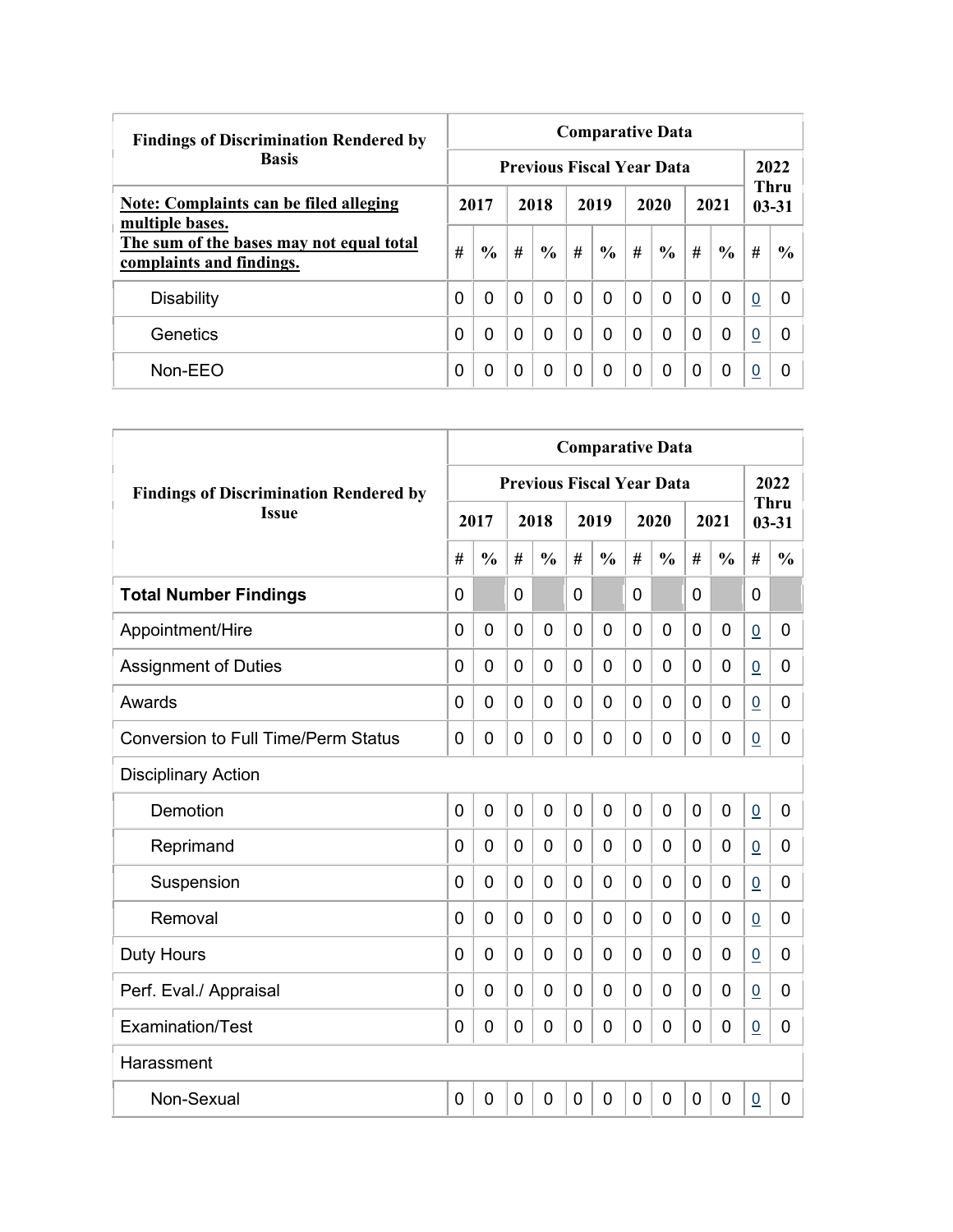|                                               | <b>Comparative Data</b> |               |                |                                  |   |               |   |               |   |               |                 |                   |  |
|-----------------------------------------------|-------------------------|---------------|----------------|----------------------------------|---|---------------|---|---------------|---|---------------|-----------------|-------------------|--|
| <b>Findings of Discrimination Rendered by</b> |                         |               |                | <b>Previous Fiscal Year Data</b> |   |               |   |               |   |               |                 | 2022              |  |
| <b>Issue</b>                                  |                         | 2017          |                | 2018                             |   | 2019          |   | 2020          |   | 2021          |                 | Thru<br>$03 - 31$ |  |
|                                               | #                       | $\frac{0}{0}$ | #              | $\frac{0}{0}$                    | # | $\frac{0}{0}$ | # | $\frac{0}{0}$ | # | $\frac{0}{0}$ | #               | $\frac{0}{0}$     |  |
| Sexual                                        | 0                       | 0             | 0              | 0                                | 0 | 0             | 0 | 0             | 0 | 0             | $\underline{0}$ | 0                 |  |
| <b>Medical Examination</b>                    | 0                       | 0             | 0              | 0                                | 0 | 0             | 0 | 0             | 0 | 0             | $\overline{0}$  | 0                 |  |
| Pay including overtime                        | 0                       | 0             | 0              | 0                                | 0 | 0             | 0 | 0             | 0 | 0             | $\overline{0}$  | 0                 |  |
| Promotion/Non-Selection                       | 0                       | 0             | 0              | 0                                | 0 | 0             | 0 | 0             | 0 | 0             | $\overline{0}$  | 0                 |  |
| Reassignment                                  |                         |               |                |                                  |   |               |   |               |   |               |                 |                   |  |
| Denied                                        | $\mathbf 0$             | 0             | $\overline{0}$ | 0                                | 0 | 0             | 0 | 0             | 0 | 0             | $\underline{0}$ | 0                 |  |
| <b>Directed</b>                               | 0                       | 0             | 0              | 0                                | 0 | 0             | 0 | 0             | 0 | 0             | $\overline{0}$  | 0                 |  |
| Reasonable Accommodation Disability           | 0                       | 0             | 0              | 0                                | 0 | 0             | 0 | 0             | 0 | 0             | $\overline{0}$  | 0                 |  |
| Reinstatement                                 | $\Omega$                | $\mathbf 0$   | 0              | 0                                | 0 | 0             | 0 | 0             | 0 | 0             | $\overline{0}$  | $\overline{0}$    |  |
| Religious Accommodation                       | 0                       | $\mathbf 0$   | 0              | 0                                | 0 | 0             | 0 | 0             | 0 | 0             | 0               | 0                 |  |
| Retirement                                    | 0                       | 0             | 0              | 0                                | 0 | 0             | 0 | 0             | 0 | 0             | $\overline{0}$  | 0                 |  |
| Sex-Stereotyping                              | 0                       | 0             | 0              | 0                                | 0 | 0             | 0 | 0             | 0 | 0             | 0               | 0                 |  |
| <b>Telework</b>                               | 0                       | $\mathbf 0$   | 0              | 0                                | 0 | 0             | 0 | 0             | 0 | 0             | 0               | 0                 |  |
| Termination                                   | 0                       | 0             | 0              | 0                                | 0 | 0             | 0 | 0             | 0 | 0             | $\overline{0}$  | 0                 |  |
| <b>Terms/Conditions of Employment</b>         | 0                       | 0             | 0              | 0                                | 0 | 0             | 0 | 0             | 0 | 0             | $\overline{0}$  | 0                 |  |
| <b>Time and Attendance</b>                    | 0                       | 0             | 0              | 0                                | 0 | 0             | 0 | 0             | 0 | 0             | $\overline{0}$  | 0                 |  |
| Training                                      | 0                       | 0             | 0              | 0                                | 0 | 0             | 0 | 0             | 0 | 0             | 0               | 0                 |  |
| Other - User Define                           |                         |               |                |                                  |   |               |   |               |   |               |                 |                   |  |
| User Defined - Other 1                        | $\mathbf 0$             | 0             | 0              | 0                                | 0 | 0             | 0 | 0             | 0 | 0             | 0               | 0                 |  |
| User Defined - Other 2                        | 0                       | 0             | 0              | 0                                | 0 | 0             | 0 | 0             | 0 | 0             | 0               | 0                 |  |
| User Defined - Other 3                        | 0                       | 0             | 0              | 0                                | 0 | 0             | 0 | 0             | 0 | 0             | $\overline{0}$  | 0                 |  |
| User Defined - Other 4                        | 0                       | 0             | 0              | 0                                | 0 | 0             | 0 | 0             | 0 | 0             | $\overline{0}$  | 0                 |  |
|                                               |                         |               |                |                                  |   |               |   |               |   |               |                 |                   |  |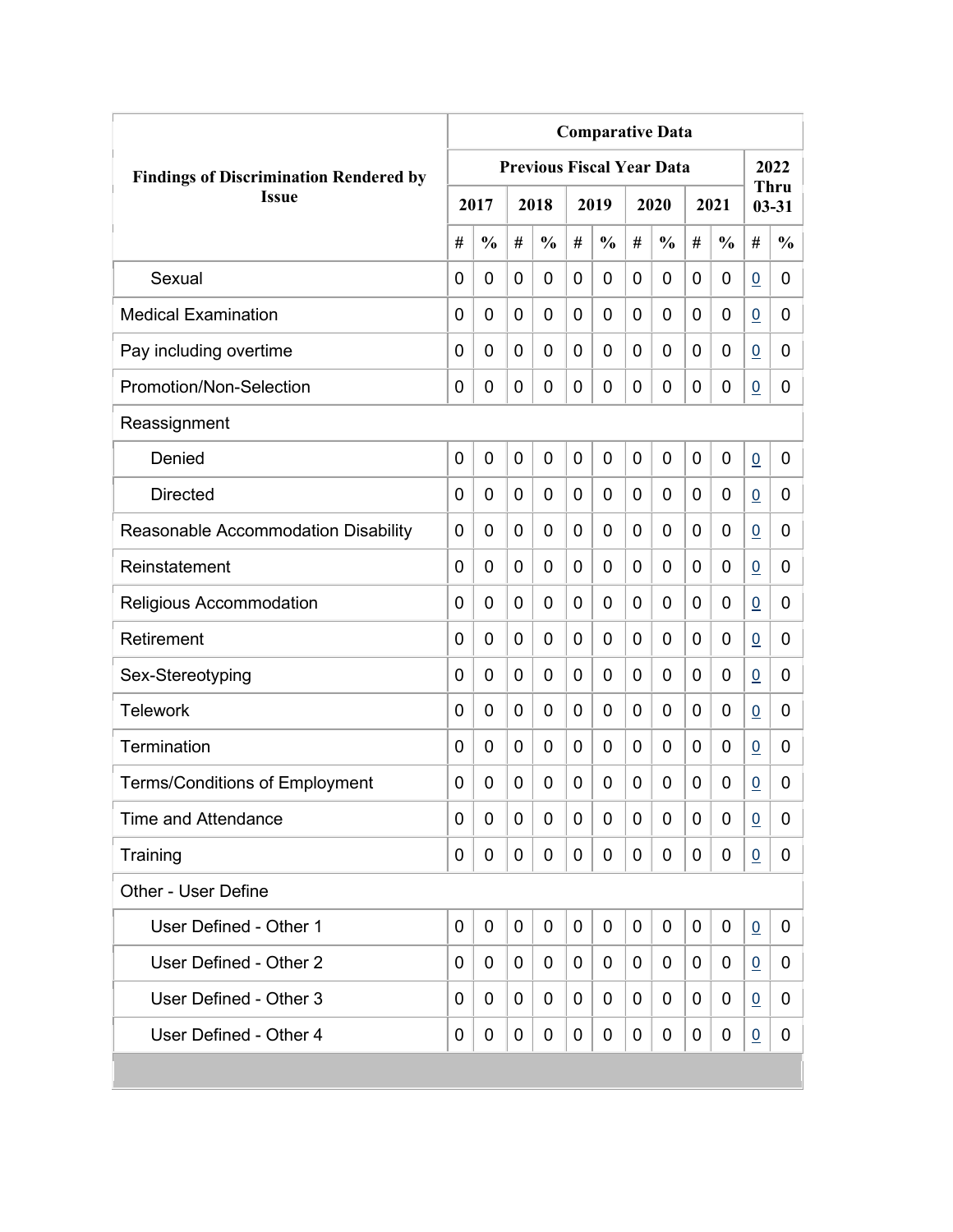|                                               | <b>Comparative Data</b> |               |                |                                  |                |               |                |               |             |               |                 |                          |
|-----------------------------------------------|-------------------------|---------------|----------------|----------------------------------|----------------|---------------|----------------|---------------|-------------|---------------|-----------------|--------------------------|
| <b>Findings of Discrimination Rendered by</b> |                         |               |                | <b>Previous Fiscal Year Data</b> |                |               |                |               |             |               |                 | 2022                     |
| <b>Issue</b>                                  |                         | 2017          |                | 2018                             |                | 2019          |                | 2020          |             | 2021          |                 | <b>Thru</b><br>$03 - 31$ |
|                                               | #                       | $\frac{0}{0}$ | #              | $\frac{0}{0}$                    | #              | $\frac{0}{0}$ | #              | $\frac{0}{0}$ | #           | $\frac{0}{0}$ | #               | $\frac{0}{0}$            |
| <b>Findings After Hearing</b>                 | 0                       |               | 0              |                                  | $\overline{0}$ |               | 0              |               | 0           |               | $\mathbf 0$     |                          |
| Appointment/Hire                              | 0                       | $\mathbf 0$   | 0              | $\overline{0}$                   | $\mathbf 0$    | 0             | 0              | 0             | 0           | $\mathbf 0$   | $\underline{0}$ | 0                        |
| <b>Assignment of Duties</b>                   | 0                       | 0             | 0              | 0                                | $\mathbf 0$    | 0             | 0              | 0             | 0           | $\mathbf 0$   | $\underline{0}$ | 0                        |
| Awards                                        | 0                       | 0             | 0              | 0                                | 0              | 0             | $\overline{0}$ | 0             | 0           | 0             | $\overline{0}$  | 0                        |
| <b>Conversion to Full Time/Perm Status</b>    | 0                       | 0             | 0              | 0                                | $\mathbf 0$    | 0             | 0              | 0             | 0           | $\mathbf 0$   | $\underline{0}$ | 0                        |
| <b>Disciplinary Action</b>                    |                         |               |                |                                  |                |               |                |               |             |               |                 |                          |
| Demotion                                      | 0                       | $\mathbf 0$   | 0              | 0                                | $\mathbf 0$    | 0             | $\overline{0}$ | 0             | 0           | $\mathbf 0$   | $\underline{0}$ | 0                        |
| Reprimand                                     | 0                       | 0             | 0              | $\overline{0}$                   | $\mathbf 0$    | 0             | 0              | 0             | 0           | $\mathbf 0$   | $\overline{0}$  | 0                        |
| Suspension                                    | 0                       | 0             | 0              | 0                                | 0              | 0             | 0              | 0             | 0           | $\mathbf 0$   | $\underline{0}$ | 0                        |
| Removal                                       | 0                       | 0             | 0              | 0                                | $\mathbf 0$    | 0             | 0              | 0             | 0           | $\mathbf 0$   | $\overline{0}$  | 0                        |
| <b>Duty Hours</b>                             | 0                       | 0             | 0              | 0                                | $\mathbf 0$    | 0             | 0              | 0             | 0           | $\mathbf 0$   | $\overline{0}$  | 0                        |
| Perf. Eval./ Appraisal                        | 0                       | 0             | 0              | 0                                | $\mathbf 0$    | 0             | 0              | 0             | 0           | $\mathbf 0$   | $\overline{0}$  | 0                        |
| Examination/Test                              | 0                       | 0             | 0              | 0                                | $\mathbf 0$    | 0             | $\mathbf 0$    | 0             | 0           | $\mathbf 0$   | $\overline{0}$  | 0                        |
| Harassment                                    |                         |               |                |                                  |                |               |                |               |             |               |                 |                          |
| Non-Sexual                                    | 0                       | $\mathbf 0$   | $\overline{0}$ | $\overline{0}$                   | $\mathbf 0$    | 0             | $\mathbf 0$    | 0             | $\mathbf 0$ | 0             | $\underline{0}$ | 0                        |
| Sexual                                        | 0                       | 0             | 0              | 0                                | $\mathbf 0$    | 0             | 0              | 0             | 0           | $\mathbf 0$   | $\underline{0}$ | 0                        |
| <b>Medical Examination</b>                    | 0                       | 0             | 0              | 0                                | $\mathbf 0$    | 0             | 0              | 0             | 0           | $\mathbf 0$   | $\underline{0}$ | 0                        |
| Pay including overtime                        | 0                       | 0             | 0              | 0                                | $\mathbf 0$    | 0             | 0              | 0             | 0           | $\mathbf 0$   | $\overline{0}$  | 0                        |
| Promotion/Non-Selection                       | 0                       | 0             | 0              | 0                                | $\mathbf 0$    | 0             | 0              | 0             | 0           | $\mathbf 0$   | $\underline{0}$ | 0                        |
| Reassignment                                  |                         |               |                |                                  |                |               |                |               |             |               |                 |                          |
| Denied                                        | 0                       | $\mathbf 0$   | $\mathbf 0$    | 0                                | $\mathbf 0$    | 0             | 0              | 0             | 0           | $\mathbf 0$   | $\underline{0}$ | 0                        |
| <b>Directed</b>                               | 0                       | 0             | 0              | 0                                | $\mathbf 0$    | 0             | 0              | 0             | 0           | $\mathbf 0$   | $\overline{0}$  | 0                        |
| Reasonable Accommodation Disability           | 0                       | 0             | 0              | 0                                | $\mathbf 0$    | 0             | 0              | 0             | 0           | $\mathbf 0$   | $\underline{0}$ | 0                        |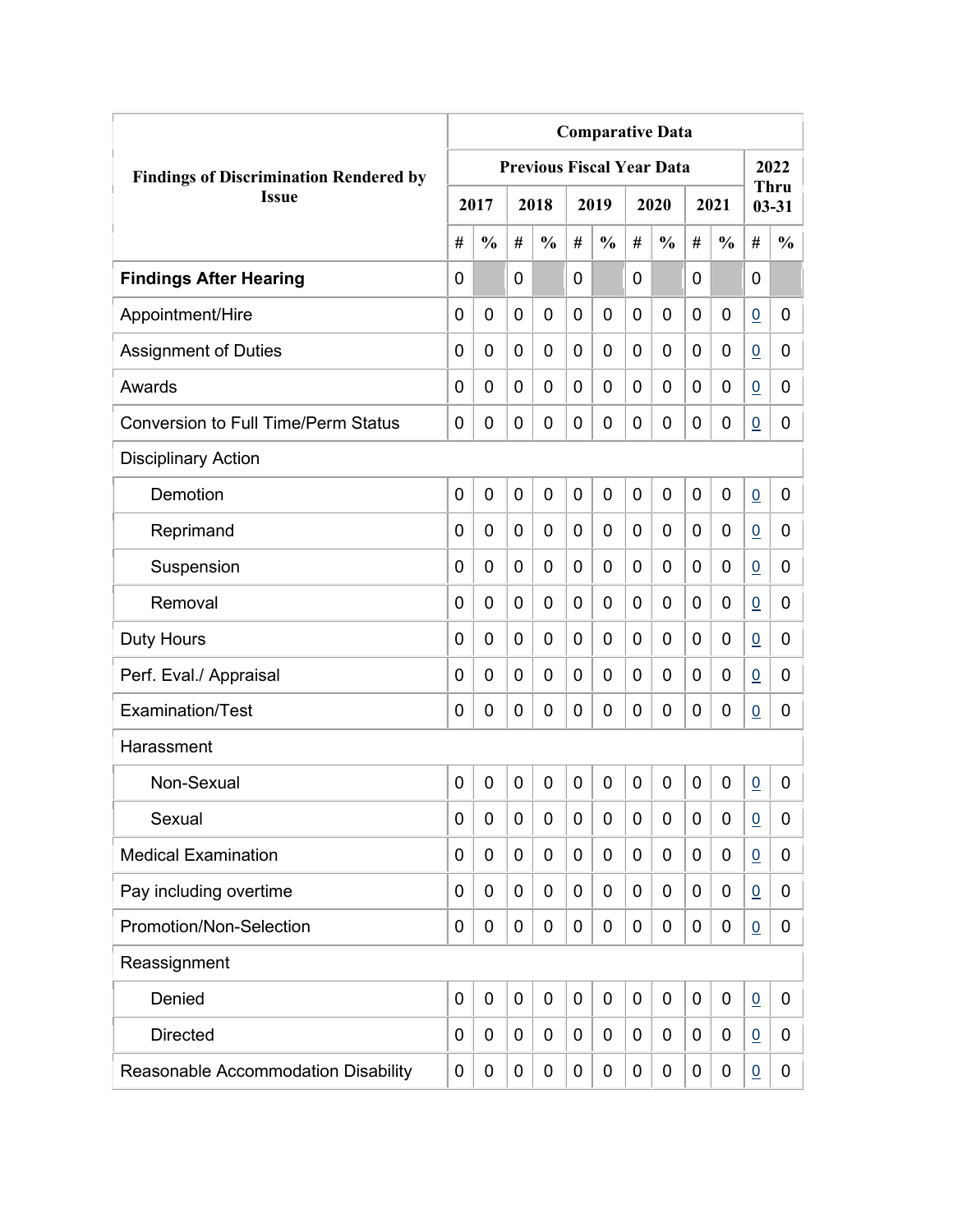|                                               | <b>Comparative Data</b> |               |              |                                  |                |                |   |               |             |               |                 |                          |  |
|-----------------------------------------------|-------------------------|---------------|--------------|----------------------------------|----------------|----------------|---|---------------|-------------|---------------|-----------------|--------------------------|--|
| <b>Findings of Discrimination Rendered by</b> |                         |               |              | <b>Previous Fiscal Year Data</b> |                |                |   |               |             |               |                 | 2022                     |  |
| <b>Issue</b>                                  |                         | 2017          |              | 2018                             |                | 2019           |   | 2020          |             | 2021          |                 | <b>Thru</b><br>$03 - 31$ |  |
|                                               | #                       | $\frac{0}{0}$ | #            | $\frac{0}{0}$                    | #              | $\frac{0}{0}$  | # | $\frac{0}{0}$ | #           | $\frac{0}{0}$ | #               | $\frac{0}{0}$            |  |
| Reinstatement                                 | 0                       | 0             | 0            | 0                                | 0              | 0              | 0 | 0             | 0           | 0             | $\overline{0}$  | 0                        |  |
| Religious Accommodation                       | 0                       | 0             | 0            | 0                                | $\overline{0}$ | $\overline{0}$ | 0 | 0             | 0           | 0             | $\overline{0}$  | 0                        |  |
| Retirement                                    | 0                       | 0             | 0            | 0                                | 0              | $\mathbf 0$    | 0 | 0             | 0           | 0             | $\overline{0}$  | 0                        |  |
| Sex-Stereotyping                              | 0                       | 0             | 0            | 0                                | 0              | 0              | 0 | 0             | 0           | 0             | $\overline{0}$  | 0                        |  |
| <b>Telework</b>                               | 0                       | 0             | 0            | 0                                | 0              | 0              | 0 | 0             | 0           | 0             | $\overline{0}$  | 0                        |  |
| Termination                                   | 0                       | 0             | 0            | 0                                | 0              | 0              | 0 | 0             | 0           | 0             | $\overline{0}$  | 0                        |  |
| <b>Terms/Conditions of Employment</b>         | 0                       | 0             | 0            | 0                                | 0              | 0              | 0 | 0             | 0           | 0             | $\overline{0}$  | 0                        |  |
| Time and Attendance                           | 0                       | 0             | 0            | 0                                | 0              | 0              | 0 | 0             | 0           | 0             | $\overline{0}$  | 0                        |  |
| Training                                      | 0                       | 0             | 0            | 0                                | 0              | $\mathbf 0$    | 0 | 0             | 0           | 0             | $\overline{0}$  | 0                        |  |
| Other - User Define                           |                         |               |              |                                  |                |                |   |               |             |               |                 |                          |  |
| User Defined - Other 1                        | 0                       | 0             | $\mathbf{0}$ | 0                                | $\overline{0}$ | $\mathbf 0$    | 0 | 0             | $\mathbf 0$ | 0             | $\overline{0}$  | 0                        |  |
| User Defined - Other 2                        | 0                       | 0             | 0            | 0                                | 0              | 0              | 0 | 0             | 0           | 0             | $\overline{0}$  | 0                        |  |
| User Defined - Other 3                        | 0                       | 0             | 0            | 0                                | 0              | 0              | 0 | 0             | 0           | 0             | 0               | 0                        |  |
| User Defined - Other 4                        | 0                       | 0             | 0            | 0                                | 0              | 0              | 0 | 0             | 0           | 0             | $\overline{0}$  | 0                        |  |
|                                               |                         |               |              |                                  |                |                |   |               |             |               |                 |                          |  |
| <b>Findings Without Hearing</b>               | 0                       |               | $\pmb{0}$    |                                  | $\mathbf 0$    |                | 0 |               | 0           |               | $\mathbf 0$     |                          |  |
| Appointment/Hire                              | 0                       | 0             | 0            | $\mathbf 0$                      | $\mathbf 0$    | $\mathbf 0$    | 0 | $\mathbf 0$   | 0           | 0             | $\overline{0}$  | 0                        |  |
| <b>Assignment of Duties</b>                   | 0                       | 0             | 0            | 0                                | 0              | $\mathbf 0$    | 0 | 0             | 0           | 0             | $\overline{0}$  | 0                        |  |
| Awards                                        | 0                       | 0             | 0            | 0                                | $\mathbf 0$    | 0              | 0 | 0             | 0           | 0             | $\overline{0}$  | 0                        |  |
| <b>Conversion to Full Time/Perm Status</b>    | 0                       | 0             | 0            | 0                                | 0              | $\mathbf 0$    | 0 | $\mathbf 0$   | 0           | 0             | $\overline{0}$  | 0                        |  |
| <b>Disciplinary Action</b>                    |                         |               |              |                                  |                |                |   |               |             |               |                 |                          |  |
| Demotion                                      | $\mathbf 0$             | $\mathbf 0$   | $\mathbf 0$  | $\mathbf 0$                      | $\mathbf 0$    | $\mathbf 0$    | 0 | $\mathbf 0$   | 0           | $\mathbf 0$   | $\underline{0}$ | 0                        |  |
| Reprimand                                     | 0                       | 0             | 0            | 0                                | 0              | $\mathbf 0$    | 0 | $\pmb{0}$     | 0           | 0             | $\overline{0}$  | $\mathbf{0}$             |  |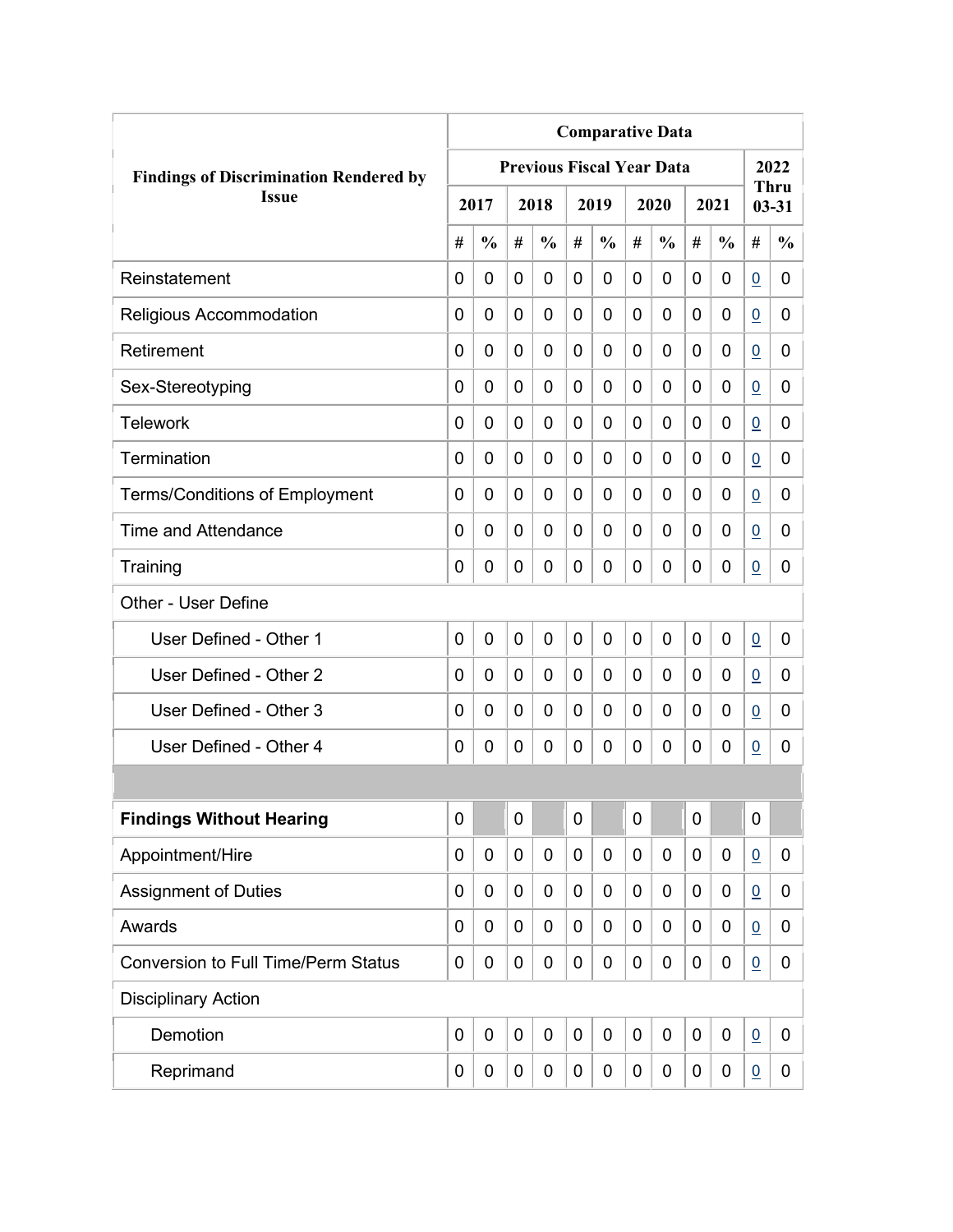|                                               | <b>Comparative Data</b> |                |   |                                  |             |               |             |               |   |               |                 |                          |  |
|-----------------------------------------------|-------------------------|----------------|---|----------------------------------|-------------|---------------|-------------|---------------|---|---------------|-----------------|--------------------------|--|
| <b>Findings of Discrimination Rendered by</b> |                         |                |   | <b>Previous Fiscal Year Data</b> |             |               |             |               |   |               |                 | 2022                     |  |
| <b>Issue</b>                                  |                         | 2017           |   | 2018                             |             | 2019          |             | 2020          |   | 2021          |                 | <b>Thru</b><br>$03 - 31$ |  |
|                                               | #                       | $\frac{0}{0}$  | # | $\frac{0}{0}$                    | #           | $\frac{0}{0}$ | #           | $\frac{0}{0}$ | # | $\frac{0}{0}$ | #               | $\frac{0}{0}$            |  |
| Suspension                                    | 0                       | $\mathbf 0$    | 0 | $\overline{0}$                   | 0           | 0             | 0           | 0             | 0 | $\mathbf 0$   | $\overline{0}$  | 0                        |  |
| Removal                                       | 0                       | 0              | 0 | $\overline{0}$                   | $\mathbf 0$ | 0             | 0           | 0             | 0 | $\mathbf 0$   | $\underline{0}$ | 0                        |  |
| Duty Hours                                    | 0                       | 0              | 0 | 0                                | 0           | 0             | 0           | 0             | 0 | $\mathbf 0$   | $\overline{0}$  | 0                        |  |
| Perf. Eval./ Appraisal                        | 0                       | 0              | 0 | 0                                | 0           | 0             | 0           | 0             | 0 | 0             | $\overline{0}$  | 0                        |  |
| <b>Examination/Test</b>                       | 0                       | 0              | 0 | 0                                | $\mathbf 0$ | 0             | 0           | 0             | 0 | $\mathbf 0$   | $\overline{0}$  | 0                        |  |
| Harassment                                    |                         |                |   |                                  |             |               |             |               |   |               |                 |                          |  |
| Non-Sexual                                    | 0                       | $\overline{0}$ | 0 | 0                                | $\mathbf 0$ | 0             | $\mathbf 0$ | $\mathbf 0$   | 0 | $\mathbf 0$   | $\underline{0}$ | 0                        |  |
| Sexual                                        | 0                       | 0              | 0 | $\overline{0}$                   | 0           | 0             | 0           | 0             | 0 | $\mathbf 0$   | $\overline{0}$  | 0                        |  |
| <b>Medical Examination</b>                    | 0                       | 0              | 0 | $\overline{0}$                   | 0           | 0             | 0           | 0             | 0 | $\mathbf 0$   | $\overline{0}$  | 0                        |  |
| Pay including overtime                        | 0                       | 0              | 0 | 0                                | 0           | 0             | 0           | 0             | 0 | $\mathbf 0$   | $\overline{0}$  | 0                        |  |
| Promotion/Non-Selection                       | 0                       | 0              | 0 | 0                                | $\mathbf 0$ | 0             | 0           | 0             | 0 | $\mathbf 0$   | $\overline{0}$  | 0                        |  |
| Reassignment                                  |                         |                |   |                                  |             |               |             |               |   |               |                 |                          |  |
| Denied                                        | 0                       | $\mathbf 0$    | 0 | $\overline{0}$                   | $\mathbf 0$ | 0             | 0           | 0             | 0 | $\mathbf 0$   | $\underline{0}$ | 0                        |  |
| <b>Directed</b>                               | 0                       | $\mathbf 0$    | 0 | 0                                | $\mathbf 0$ | 0             | 0           | 0             | 0 | $\mathbf 0$   | $\overline{0}$  | 0                        |  |
| Reasonable Accommodation Disability           | 0                       | 0              | 0 | 0                                | 0           | 0             | 0           | 0             | 0 | 0             | $\overline{0}$  | 0                        |  |
| Reinstatement                                 | 0                       | 0              | 0 | 0                                | $\mathbf 0$ | 0             | 0           | 0             | 0 | $\mathbf 0$   | $\underline{0}$ | 0                        |  |
| Religious Accommodation                       | 0                       | 0              | 0 | 0                                | 0           | 0             | 0           | 0             | 0 | $\mathbf 0$   | $\overline{0}$  | 0                        |  |
| Retirement                                    | 0                       | 0              | 0 | 0                                | $\mathbf 0$ | 0             | 0           | 0             | 0 | $\mathbf 0$   | $\underline{0}$ | 0                        |  |
| Sex-Stereotyping                              | 0                       | 0              | 0 | 0                                | 0           | 0             | 0           | 0             | 0 | 0             | $\overline{0}$  | 0                        |  |
| <b>Telework</b>                               | 0                       | 0              | 0 | 0                                | 0           | 0             | 0           | 0             | 0 | 0             | $\overline{0}$  | 0                        |  |
| Termination                                   | 0                       | 0              | 0 | 0                                | $\mathbf 0$ | 0             | 0           | 0             | 0 | $\mathbf 0$   | $\overline{0}$  | 0                        |  |
| <b>Terms/Conditions of Employment</b>         | 0                       | 0              | 0 | 0                                | 0           | 0             | 0           | 0             | 0 | $\mathbf 0$   | $\overline{0}$  | 0                        |  |
| <b>Time and Attendance</b>                    | 0                       | 0              | 0 | 0                                | $\mathbf 0$ | 0             | 0           | 0             | 0 | $\mathbf 0$   | $\underline{0}$ | 0                        |  |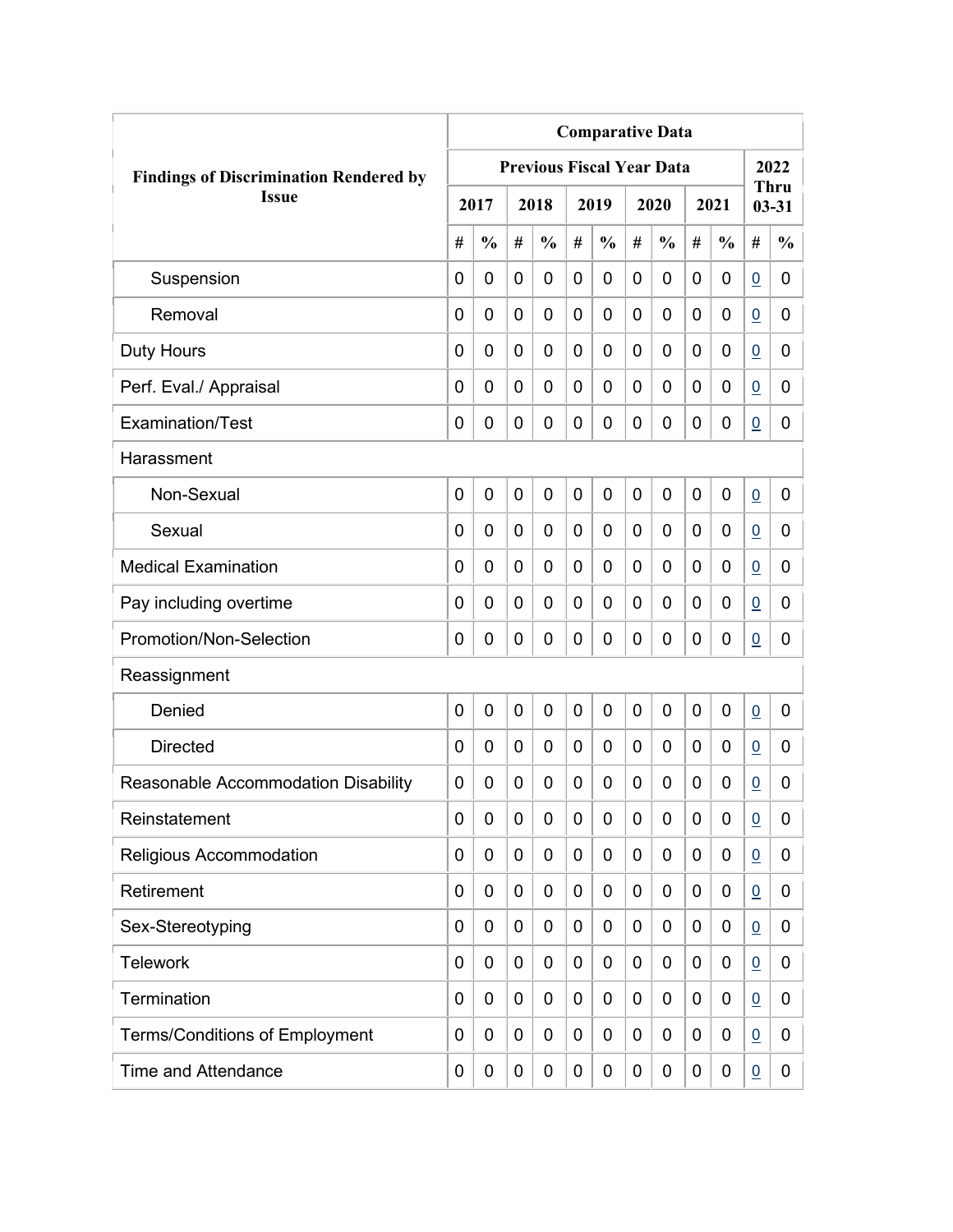|                                               | <b>Comparative Data</b> |               |                |                                  |                |                |              |               |             |               |                |                   |  |  |
|-----------------------------------------------|-------------------------|---------------|----------------|----------------------------------|----------------|----------------|--------------|---------------|-------------|---------------|----------------|-------------------|--|--|
| <b>Findings of Discrimination Rendered by</b> |                         |               |                | <b>Previous Fiscal Year Data</b> |                |                |              |               |             |               |                | 2022              |  |  |
| <b>Issue</b>                                  |                         | 2017          |                | 2018                             |                | 2019           |              | 2020          |             | 2021          |                | Thru<br>$03 - 31$ |  |  |
|                                               | #                       | $\frac{6}{6}$ | #              | $\frac{6}{6}$                    | #              | $\frac{6}{6}$  | #            | $\frac{6}{6}$ | #           | $\frac{6}{6}$ | #              | $\frac{6}{6}$     |  |  |
| Training                                      | 0                       | 0             | $\Omega$       | 0                                | 0              | $\Omega$       | 0            | $\Omega$      | $\Omega$    | 0             | $\overline{0}$ | 0                 |  |  |
| Other - User Define                           |                         |               |                |                                  |                |                |              |               |             |               |                |                   |  |  |
| User Defined - Other 1                        | 0                       | $\mathbf 0$   | $\overline{0}$ | $\mathbf{0}$                     | $\overline{0}$ | $\overline{0}$ | $\mathbf{0}$ | $\mathbf{0}$  | $\mathbf 0$ | $\mathbf{0}$  | $\overline{0}$ | $\Omega$          |  |  |
| User Defined - Other 2                        | 0                       | $\Omega$      | $\mathbf{0}$   | 0                                | $\mathbf 0$    | 0              | $\Omega$     | $\mathbf{0}$  | $\Omega$    | $\mathbf{0}$  | $\overline{0}$ | 0                 |  |  |
| User Defined - Other 3                        | 0                       | $\Omega$      | $\Omega$       | 0                                | $\mathbf{0}$   | 0              | $\Omega$     | $\mathbf{0}$  | $\Omega$    | $\Omega$      | $\overline{0}$ | 0                 |  |  |
| User Defined - Other 4                        | 0                       | 0             | $\Omega$       | 0                                | 0              | $\Omega$       | 0            | $\Omega$      | 0           | $\mathbf 0$   | $\overline{0}$ | $\Omega$          |  |  |

|                                                    | <b>Comparative Data</b>          |                |                |              |                |                            |  |  |  |  |  |
|----------------------------------------------------|----------------------------------|----------------|----------------|--------------|----------------|----------------------------|--|--|--|--|--|
| <b>Pending Complaints Filed in Previous Fiscal</b> | <b>Previous Fiscal Year Data</b> |                |                |              |                |                            |  |  |  |  |  |
| <b>Years by Status</b>                             | 2017                             | 2018           | 2019           | 2020         | 2021           | <b>Thru</b><br>$03-$<br>31 |  |  |  |  |  |
| Total complaints from previous Fiscal Years        | 10                               | $\overline{7}$ | 16             | 9            | 13             | <u>17</u>                  |  |  |  |  |  |
| <b>Total Complainants</b>                          | 10                               | 7              | 16             | 9            | 13             | 13                         |  |  |  |  |  |
| <b>Number complaints pending</b>                   |                                  |                |                |              |                |                            |  |  |  |  |  |
| Investigation                                      | $\overline{0}$                   | 0              | $\overline{0}$ | $\mathbf{0}$ | $\overline{0}$ | $\underline{0}$            |  |  |  |  |  |
| ROI issued, pending Complainant's action           | $\Omega$                         | $\Omega$       | $\Omega$       | 0            | 0              | $\overline{1}$             |  |  |  |  |  |
| Hearing                                            | 10                               | $\overline{7}$ | 13             | 9            | 12             | 15                         |  |  |  |  |  |
| <b>Final Agency Action</b>                         | $\Omega$                         | 0              | 3              | 0            | 2              | $\overline{2}$             |  |  |  |  |  |
| Appeal with EEOC Office of Federal<br>Operations   | 3                                | 4              | 4              | 7            | $\overline{7}$ | 8                          |  |  |  |  |  |